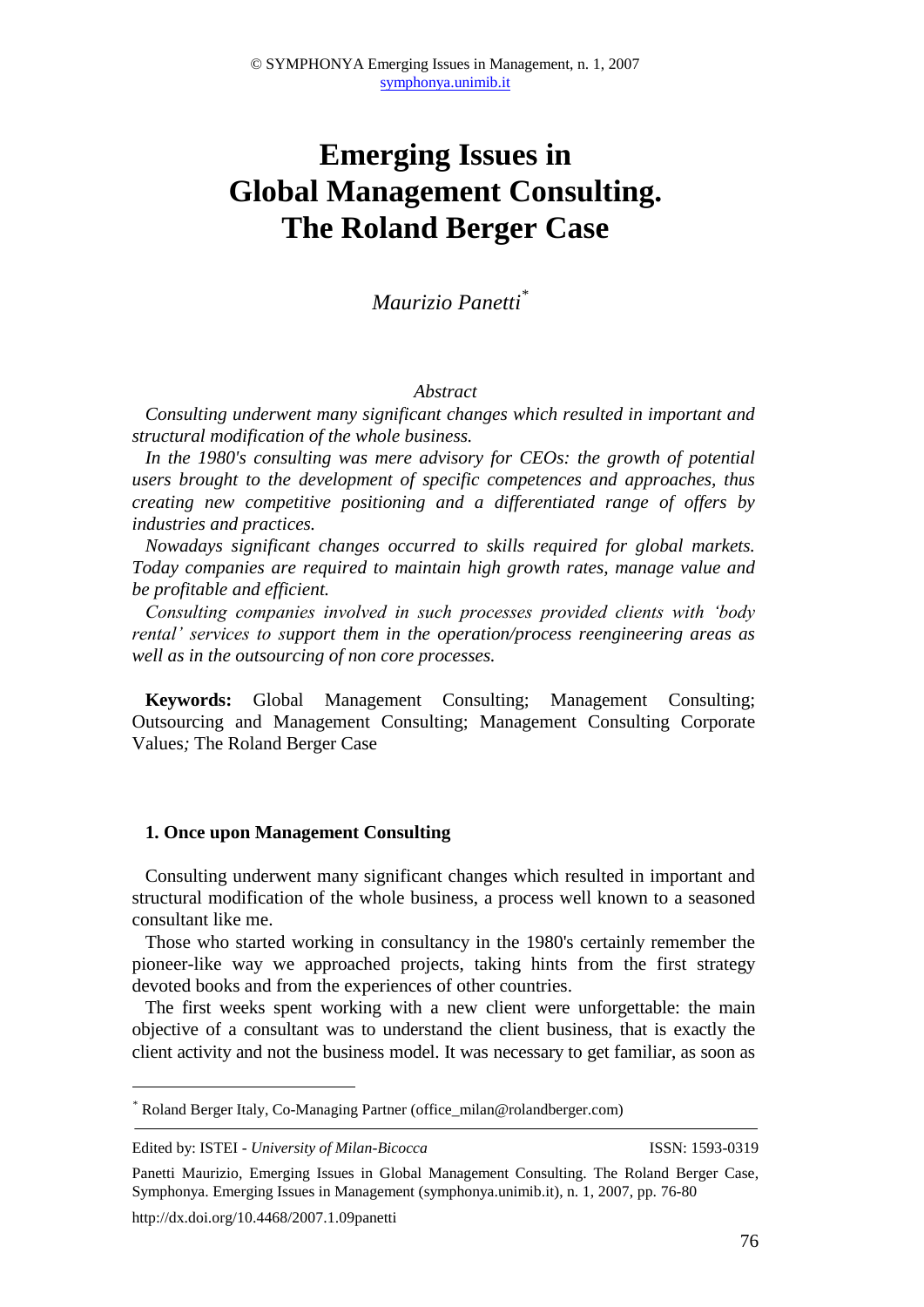possible, with the company culture and policies to be able to cooperate with the client and succeed together in discovering new growth opportunities, developing new products, redesigning the organizational structure or implementing it (Figure 1).



**Figure 1**: *Management Consultancies: Where and When They Were Founded*

Those were the years of the first projects on marketing, product innovation and new distribution strategies. Consulting, which was 'strategic' by definition. was a kind of bridge with the outer world, a means to import innovations to face with in a primitive globalization phase.

At that time consulting was mere advisory for CEOs: the growth of potential users brought to the development of specific competences and approaches, thus creating new competitive positioning and a differentiated range of offers by industries and practices.

Nowadays the general approach is still the same: significant changes occurred to skills required for consultancy and the different perception of its value added.

### **2. Core Business, Outsourcing and Management Consulting New Skills**

Today companies are required to maintain high growth rates, manage value and be profitable and efficient. Strategic priorities underwent radical changes:

- strong focus on core business which resulted in higher specialization, sale of side business and outsourcing of non core activities;
- attention to globalization: to satisfy growth needs and to face global competition;
- innovation, flexibility and adaptation to changes (turnaround, products, processes, …).

All these issues caused significant internal changes which strongly reflected on consulting:

- internal competences have become stronger and the whole management (not only first line) has grown professionally;
- project like activities have become part of the usual tasks of many resources which devote to them much time and efforts;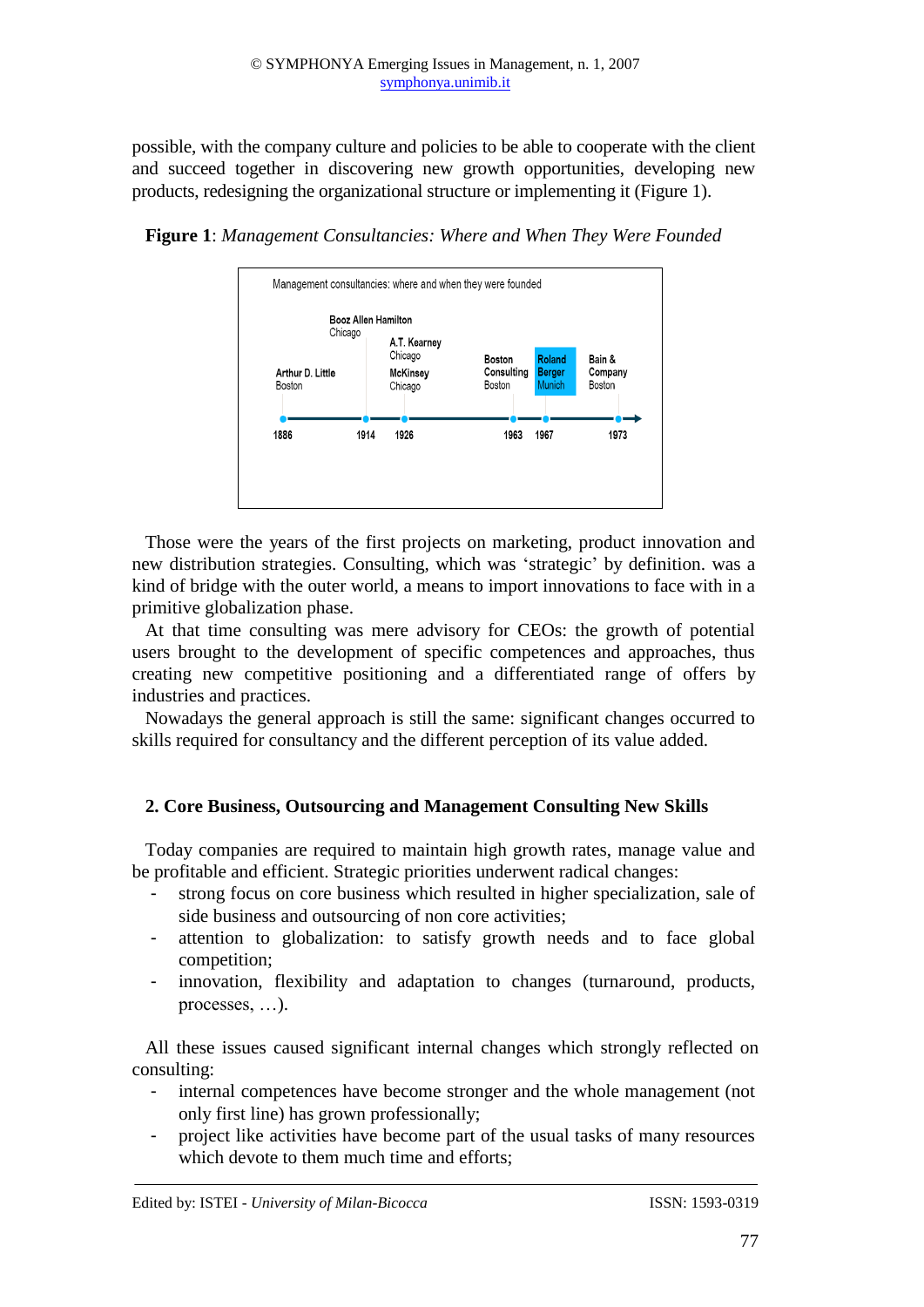- the setup of an adequate information network, strongly supported by media globalization, allows to know in real time news and data of strategic importance;
- the external support, when requested, must be extremely specialized in order to master all competitive issues deriving from globalization.

Consulting companies involved in such processes had to adapt to these new needs: they provided clients with 'body rental' services to support them in the operation/process reengineering areas as well as in the outsourcing of non core processes. At the same time, they acquired the necessary industry expertise and change management competencies to support clients in their strategy definition and organization growth.

This growth, strictly connected with the higher specialization, became one of main drivers and the link between the present and the future of consultancy. Complexity and all its relevant management levers is an area companies care much for in order to define their evolution (strategic, operational and organizational) and to maintain flexibility and profitability at the highest levels.

Management consulting, which had a tighter link with strategic and organizational issues, had to face a double challenge: develop change management competencies and gain the highest industry know-how to be able to provide clients with highly spezialized value added services.

This change had a strong impact on consulting business model: to maintain a high value of delivery to the client projects timing became shorter and fewer resources were staffed on projects.

Restructuring or concentration projects are an exception: they still require the involvement of many external resources in order to attain shortly the targets of organizational and business implementation.

#### **3. Stakeholders Management. The Roland Berger Experience**

Within consultancy there is a third challenge which Roland Berger is ready to face. In the areas of strategy and change management, consultants are de facto those who lead and implement strategic decisions taken by top management. There is another area, often underestimated, which is extremely important in corporate strategy management; that is the relationship with the stakeholders, i.e. all those who are directly interested to the company, for different reasons.

It is a very sensitive area since groups with different and conflicting interests face themselves and the conflict may stop or slow corporate policies development. The so called management syndication gives way to a new consulting stream: consultants make available to companies their negotiation capabilities and generally act as a third neutral party within the definition of strong strategic changes. Management syndication derives from and represents a new corporate management culture, typical of a sophisticated and complex industrial structure which derives, I dare to say, from modernization and social democracy.

It is therefore important that consulting companies develop, in addition to professional competences and know-how, also specific values which must be in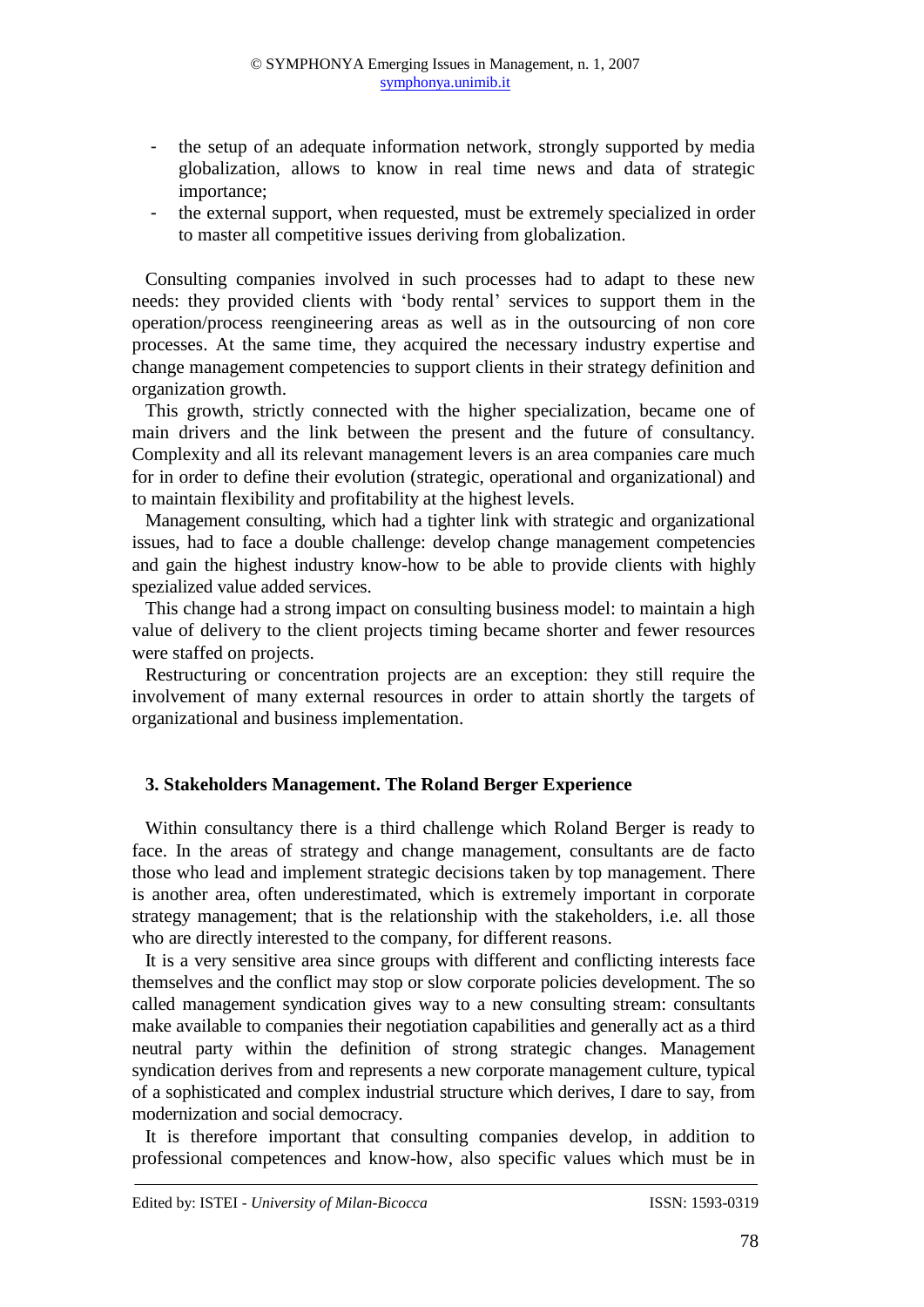line with those of their clients. Working as 'levers' of innovation, of complexity reduction and of managerial development implies sharing the entrepeneurial objectives of the client and being responsible for results.

That is why concepts such as entrepreneurship, excellence and partnership are strictly connected to the consultants mission and strongly impact on quality of resources, on recruiting criteria, on compensation systems and on career paths (Figure 2).

**Figure 2:** *Management Consulting Corporate Values*



The consultant profile too is evolving: until some years ago prerequisites for a consultant were the knowledge of foreign languages, orientation to results and problem solving capabilities. Now recruiting parameters include a certain degree of specialization, potential management and relationship capabilities, organization flexibility and negotiation skills, that is a more complex and sophisticated matrix made up of specific competences and management capabilities to act as arbiter and support the harmonic development of client companies.

In such a contest globalization is a must for all consulting companies: specialization and managerial competences represent the core and the value of the cross-border services provided.

The lack of internationalization is often a negative aspect of the consultant profile, since there is no capability of framing strategic issues in a more complex and wider area.

It is interesting to underline the cultural matrix and the intellectual capital of consulting companies, most of which prefer to propose approaches and solutions based on consolidated blueprints, generally characterized by american pragmatism. They use to consider the client as a pyramid on top of which sits the CEO; around him they create a network of support and assistance with limited possibilities of inside or outside negotiation, thus creating an 'ad personam' consulting.

Consultants are required to be more flexible in managing complexity and more active in the definition of strategies: they must have a 'quid pluris' of subjectivity and independence and must share economic, social and ethic values which often derive from a specific history. For Roland Berger the european origin means to be closer to the client and to understand not only his technical needs, but also soft issues which require managerial competences to master all management syndication and political levers.